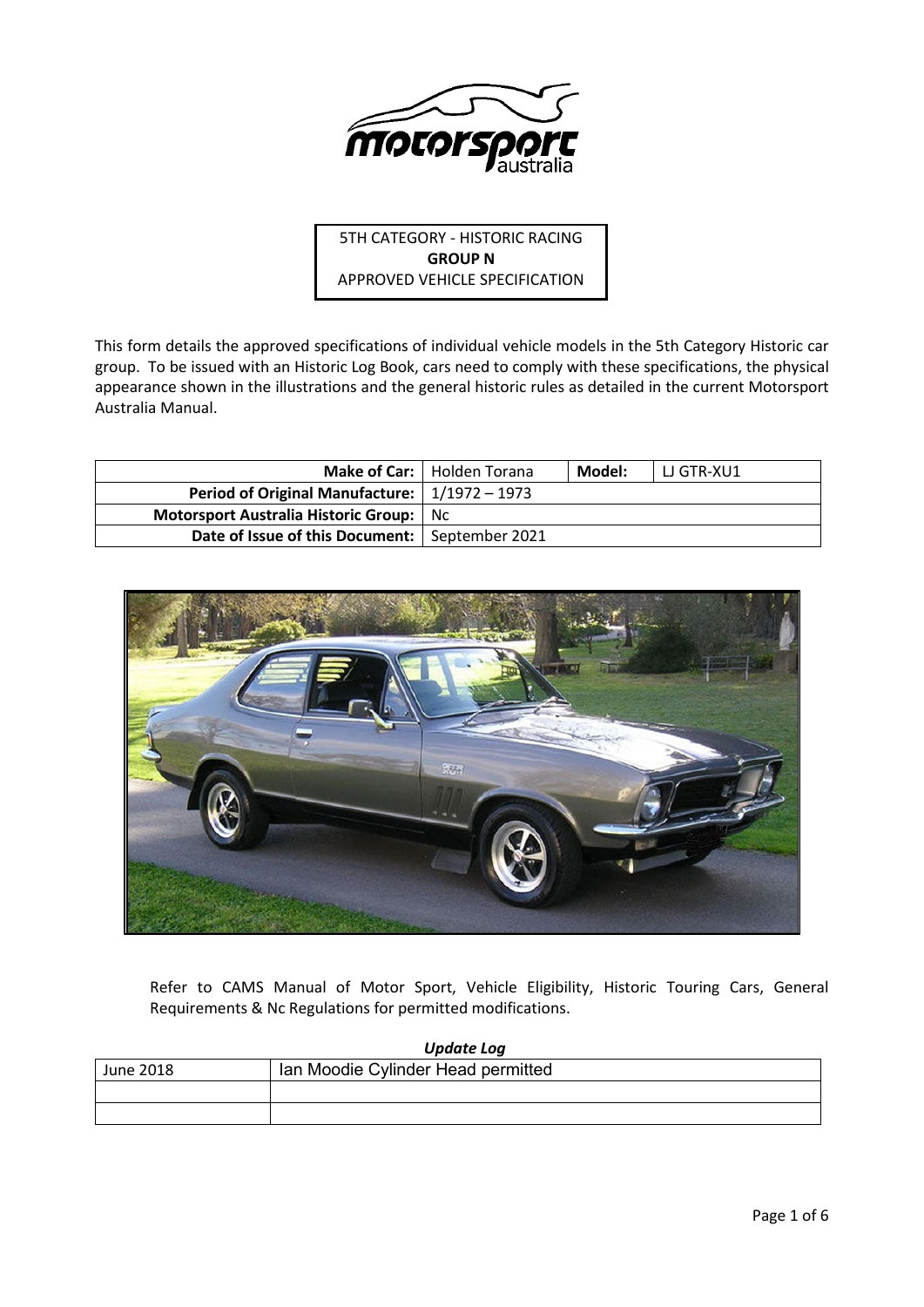| 1.1. CHASSIS                    |                                                                                |
|---------------------------------|--------------------------------------------------------------------------------|
| <b>Description:</b>             | Unitary construction                                                           |
| <b>Period of Manufacture:</b>   | $1/1972 - 1973$                                                                |
| <b>Manufacturer:</b>            | Holden                                                                         |
| <b>Chassis Number From:</b>     | LJ00001S*                                                                      |
| VIN:                            | 82911JH100001                                                                  |
| <b>Chassis Number location:</b> | Passenger side Inner front guard                                               |
| <b>Material:</b>                | Steel                                                                          |
| <b>Comments</b>                 | VIN - 82911 prefix indicates that it is a GTR, J is for LJ and H1 is the plant |
|                                 | code then it is the sequence number.                                           |

#### *1.2. FRONT SUSPENSION*

| <b>Description:</b>           | Double wishbone     |         |                        |    |
|-------------------------------|---------------------|---------|------------------------|----|
| <b>Spring Medium:</b>         | Coil                |         |                        |    |
| Damper Type:                  | Telescopic          |         | Adjustable:            | No |
| Anti-sway bar:                | Fitted              |         | Adjustable:            | No |
| <b>Suspension adjustable:</b> | Yes                 | Method: | Caster, camber and toe |    |
| <b>Comments:</b>              | Refer to Appendix A |         |                        |    |

#### *1.3. REAR SUSPENSION*

| <b>Description:</b>           | Live axle with trailing arms |                   |             |     |
|-------------------------------|------------------------------|-------------------|-------------|-----|
| <b>Spring Medium:</b>         | Coil                         |                   |             |     |
| Damper Type:                  | Telescopic                   | Adjustable:<br>No |             |     |
| Anti-sway bar:                | No                           |                   | Adjustable: | N/A |
| <b>Suspension adjustable:</b> | N/A<br>Method:<br>No         |                   |             |     |
| <b>Comments:</b>              | Refer to Appendix A          |                   |             |     |

# *1.4. STEERING*

| Type:           | pinion<br>nne<br>Rack anu | Make: | <b>GMH</b> |
|-----------------|---------------------------|-------|------------|
| <b>Comments</b> | None                      |       |            |

## *1.5. BRAKES*

|                               | Front          | Rear            |  |  |  |
|-------------------------------|----------------|-----------------|--|--|--|
| Type:                         | Disc, solid    | Drum            |  |  |  |
| <b>Dimensions:</b>            | 254 mm x 15 mm | 228 mm diameter |  |  |  |
| <b>Material of drum/disc:</b> | Cast iron      | Cast iron       |  |  |  |
| No. cylinders/pots per wheel: | Two            | One             |  |  |  |
| <b>Actuation:</b>             | Hydraulic      | Hydraulic       |  |  |  |
| <b>Caliper make:</b>          | Girlock        |                 |  |  |  |
| <b>Caliper type:</b>          | Split          |                 |  |  |  |
| <b>Material:</b>              | Cast iron      |                 |  |  |  |
| <b>Master cylinder make:</b>  | <b>PBR</b>     |                 |  |  |  |
| Type:                         | Tandem         |                 |  |  |  |
| <b>Adjustable bias:</b>       | No             |                 |  |  |  |
| <b>Servo Fitted:</b>          | Yes            |                 |  |  |  |
| <b>Comments:</b>              | None           |                 |  |  |  |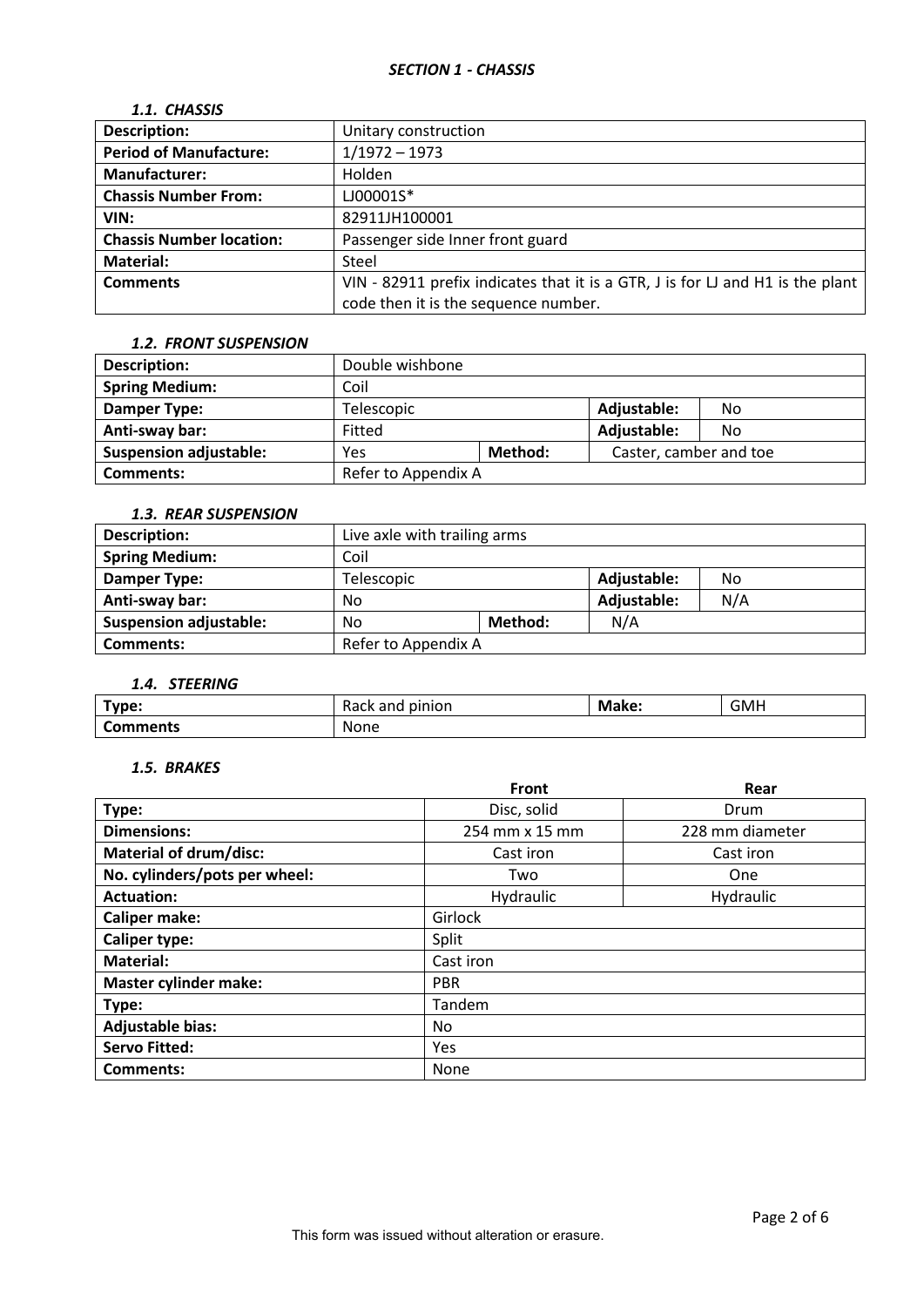#### *2.1. ENGINE*

| Make:                           | <b>GMH</b>                                                              |                         |          |  |
|---------------------------------|-------------------------------------------------------------------------|-------------------------|----------|--|
| Model:                          | <b>Red 202</b>                                                          |                         |          |  |
| No. cylinders:                  | Six                                                                     | <b>Configuration:</b>   | In-line  |  |
| <b>Cylinder Block-material:</b> | Cast iron                                                               | <b>Two/Four Stroke:</b> | Four     |  |
| <b>Bore - Original:</b>         | 92.07 mm                                                                | <b>Max allowed:</b>     | 93.57 mm |  |
| Stroke - original:              | <b>Max allowed:</b><br>82.55 mm<br>82.55 mm                             |                         |          |  |
| Capacity - original:            | <b>Max allowed:</b><br>3298 cc<br>3406 cc                               |                         |          |  |
| <b>Identifying marks:</b>       | The engine number is on the engine boss, right hand side of the engine. |                         |          |  |
|                                 | JP1001 or Q1001                                                         |                         |          |  |
| Cooling method:                 | Liquid                                                                  |                         |          |  |
| <b>Comments:</b>                | The later model 3.3 red block is allowed.                               |                         |          |  |

### *2.2. CYLINDER HEAD*

| Make:                     | <b>GMH</b>                  |                    |                                                                                                                                                                                                                   |          |            |
|---------------------------|-----------------------------|--------------------|-------------------------------------------------------------------------------------------------------------------------------------------------------------------------------------------------------------------|----------|------------|
| No. of valves/cylinder:   | Two                         | Inlet:             | One                                                                                                                                                                                                               | Exhaust: | <b>One</b> |
| No. of ports total:       | <b>Nine</b>                 | Inlet:             | Three                                                                                                                                                                                                             | Exhaust: | Six        |
| No. of camshafts:         | <b>One</b>                  | Location:          | <b>Block</b>                                                                                                                                                                                                      | Drive:   | Gear       |
| <b>Valve actuation:</b>   |                             | Pushrod and rocker |                                                                                                                                                                                                                   |          |            |
| Spark plugs/cylinder:     | One                         |                    |                                                                                                                                                                                                                   |          |            |
| <b>Identifying marks:</b> | N/A                         |                    |                                                                                                                                                                                                                   |          |            |
| Comments:                 | be used.<br>See Appendix A. |                    | Following on from the LC with the 173cu in head with larger valves &<br>stronger springs. Any Holden 9 port rounded shoulder cylinder head may<br>The Ian Moodie XU1 Cylinder Head casting No 2815843 is allowed. |          |            |

# *2.3. LUBRICATION*

| Method:              | Wet sump | Oil tank location: | N/A |
|----------------------|----------|--------------------|-----|
| Dry sump pump type:  | N/A      | Location:          | N/A |
| Oil cooler standard: | No       | Location:          | N/A |
| Comments:            | None     |                    |     |

# *2.4. IGNITION SYSTEM*

| Type:      | Points, distributor & coil                |
|------------|-------------------------------------------|
| Make:      | Delco Remy                                |
| ' Comments | Breakerless electronic ignition permitted |

### *2.5. FUEL SYSTEM*

| <b>Carburettor Make:</b>    | Zenith    | Model: | 175 CD - 25 |
|-----------------------------|-----------|--------|-------------|
|                             | Stromberg |        |             |
| <b>Carburettor Number:</b>  | Three     |        |             |
| Size:                       | 1.75 inch |        |             |
| <b>Fuel injection Make:</b> | N/A       | Type:  | N/A         |
| Supercharged:               | No        | Type:  | N/A         |
| <b>Comments:</b>            | None      |        |             |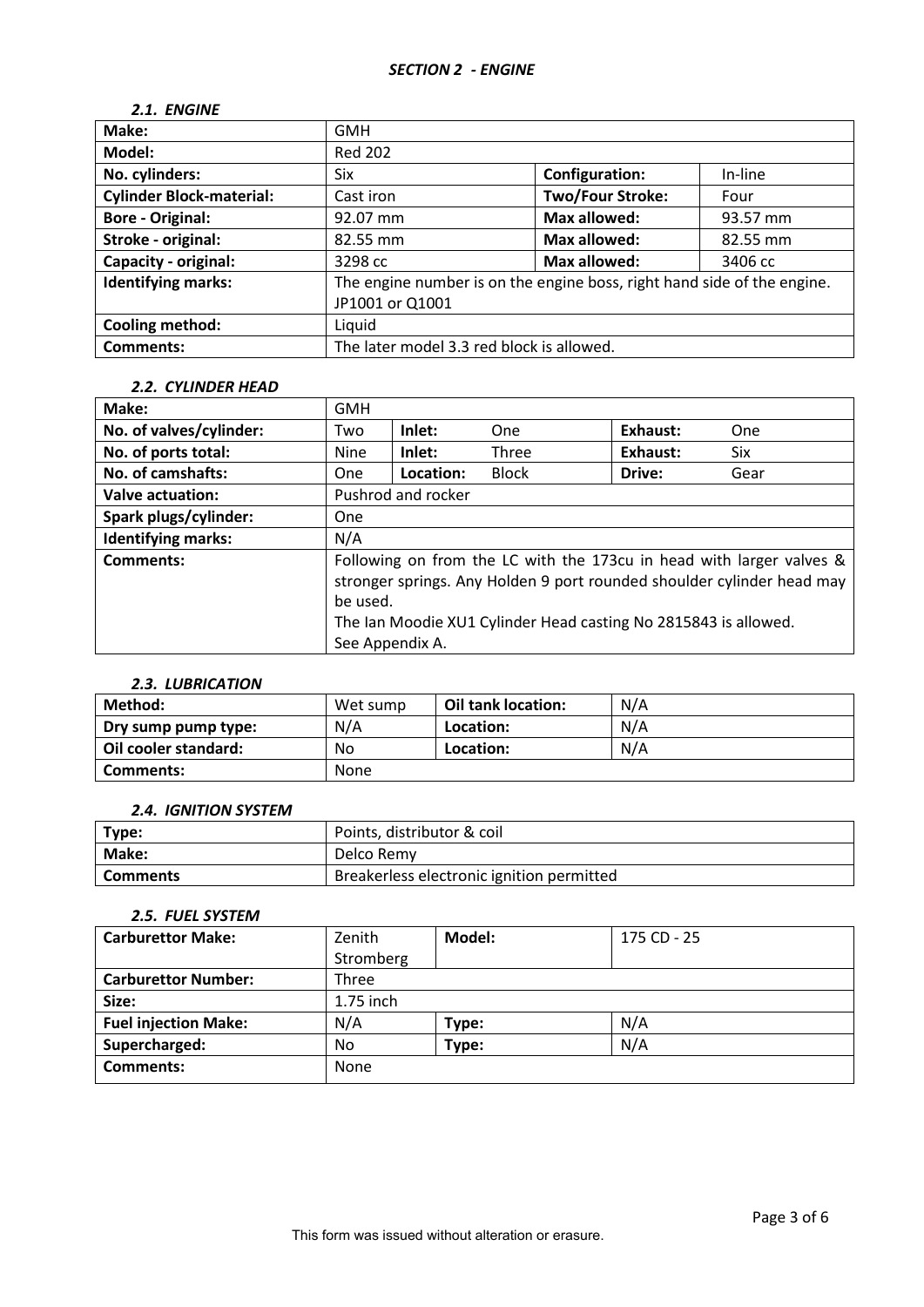# *3.1. CLUTCH*

| Make:             | GMH        |
|-------------------|------------|
| Type:             | Diaphragm  |
| Diameter:         | $219$ mm   |
| No. of Plates:    | One        |
| <b>Actuation:</b> | Mechanical |
| <b>Comments:</b>  | None       |

### *3.2. TRANSMISSION*

| Type:                                | Synchromesh             |
|--------------------------------------|-------------------------|
| Make:                                | GMH M21                 |
| <b>Gearbox location:</b>             | Behind engine           |
| No. forward speeds:                  | Four                    |
| <b>Gearchange type and location:</b> | H pattern floor mounted |
| Case material:                       | Cast iron               |
| <b>Identifying marks:</b>            | N/A                     |
| Comments:                            | None                    |

### *3.3. FINAL DRIVE*

| Make:                     | <b>GMH</b> | Model: | N/A |
|---------------------------|------------|--------|-----|
| Type:                     | N/A        |        |     |
| <b>Ratios:</b>            | Various    |        |     |
| <b>Differential type:</b> | Free/Open  |        |     |
| <b>Comments:</b>          | None       |        |     |

# *3.4. TRANSMISSION SHAFTS (EXPOSED)*

| Number:      | One                                  |
|--------------|--------------------------------------|
| Location:    | Gearbox to final drive               |
| Description: | Open tail shaft with twin uni joints |
| Comments:    | None                                 |

### *3.5. WHEELS & TYRES*

| <b>Wheel type - Original:</b>  | Pressed disc              | <b>Material - Original:</b> |  | Steel                |
|--------------------------------|---------------------------|-----------------------------|--|----------------------|
|                                | Alloy                     |                             |  | Alloy                |
| Wheel type - Allowed:          | Alloy (period style)      | <b>Material - Allowed:</b>  |  | Alloy (period style) |
| <b>Fixture method:</b>         | Studs                     | No. studs:                  |  | Five                 |
| Wheel dia. & rim width         | <b>FRONT</b>              | <b>REAR</b>                 |  |                      |
| Original:                      | $5.5'' \times 13''$       | $5.5'' \times 13''$         |  |                      |
|                                | $6'' \times 13''$         | $6'' \times 13''$           |  |                      |
| <b>Allowed</b>                 | $7'' \times 13''$         |                             |  | $7'' \times 13''$    |
| <b>Tyre Section:</b>           |                           |                             |  |                      |
| Allowed:                       | Refer approved tyre list. |                             |  |                      |
| <b>Aspect ratio - minimum:</b> | 60% minimum aspect ratio. |                             |  |                      |
| <b>Comments:</b>               | None                      |                             |  |                      |
|                                |                           |                             |  |                      |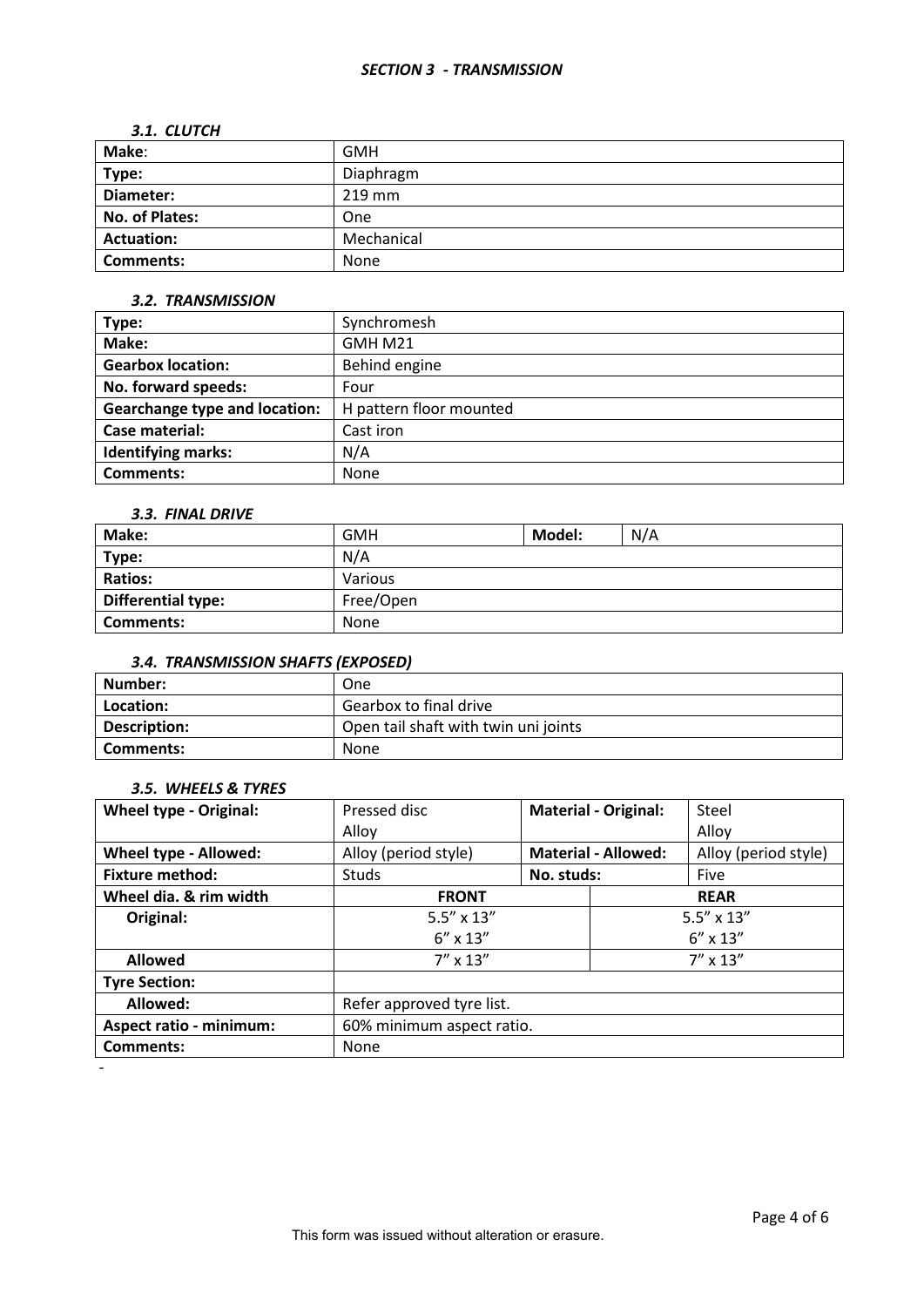#### *SECTION 4 GENERAL*

#### *4.1. FUEL SYSTEM*

| <b>Tank Location:</b> | <b>Boot</b>                                                              | Capacity:    | 77 litres |  |  |
|-----------------------|--------------------------------------------------------------------------|--------------|-----------|--|--|
| Fuel pump, type:      | Mechanical, engine block                                                 | <b>Make:</b> | AC        |  |  |
| <b>Comments:</b>      | Two Torana lower fuel tank sections were welded together to achieve this |              |           |  |  |
|                       | capacity. An alternate filler mounted through the Gauge hole should be   |              |           |  |  |
|                       | strongly recommended as fuel surge under acceleration produces leakage   |              |           |  |  |
|                       | through the standard filler.                                             |              |           |  |  |

#### *4.2. ELECTRICAL SYSTEM*

| Voltage:                 | ∸                  | <b>Alternator fitted:</b> | Alternator |
|--------------------------|--------------------|---------------------------|------------|
| <b>Battery Location:</b> | Engine compartment |                           |            |
| Comments:                | None               |                           |            |

#### *4.3. BODYWORK*

| Type:         | Closed touring  | <b>Material:</b> | Steel |
|---------------|-----------------|------------------|-------|
| No. of seats: | Four            | No. doors:       | Two   |
| Comments:     | See Appendix B. |                  |       |

### *4.4. DIMENSIONS*

| Track - Front: | 1372 mm                                                                                         | <b>Rear:</b>           | 1323 mm |  |  |
|----------------|-------------------------------------------------------------------------------------------------|------------------------|---------|--|--|
| Wheelbase:     | 2540 mm                                                                                         | <b>Overall length:</b> | 4386 mm |  |  |
| Dry weight:    | 1048 kg                                                                                         |                        |         |  |  |
| Comments:      | Front track varied with fitment of Globe Sprint master wheels and spacers<br>used in late 1972. |                        |         |  |  |

### *4.5. SAFETY EQUIPMENT*

Refer applicable Group Regulations